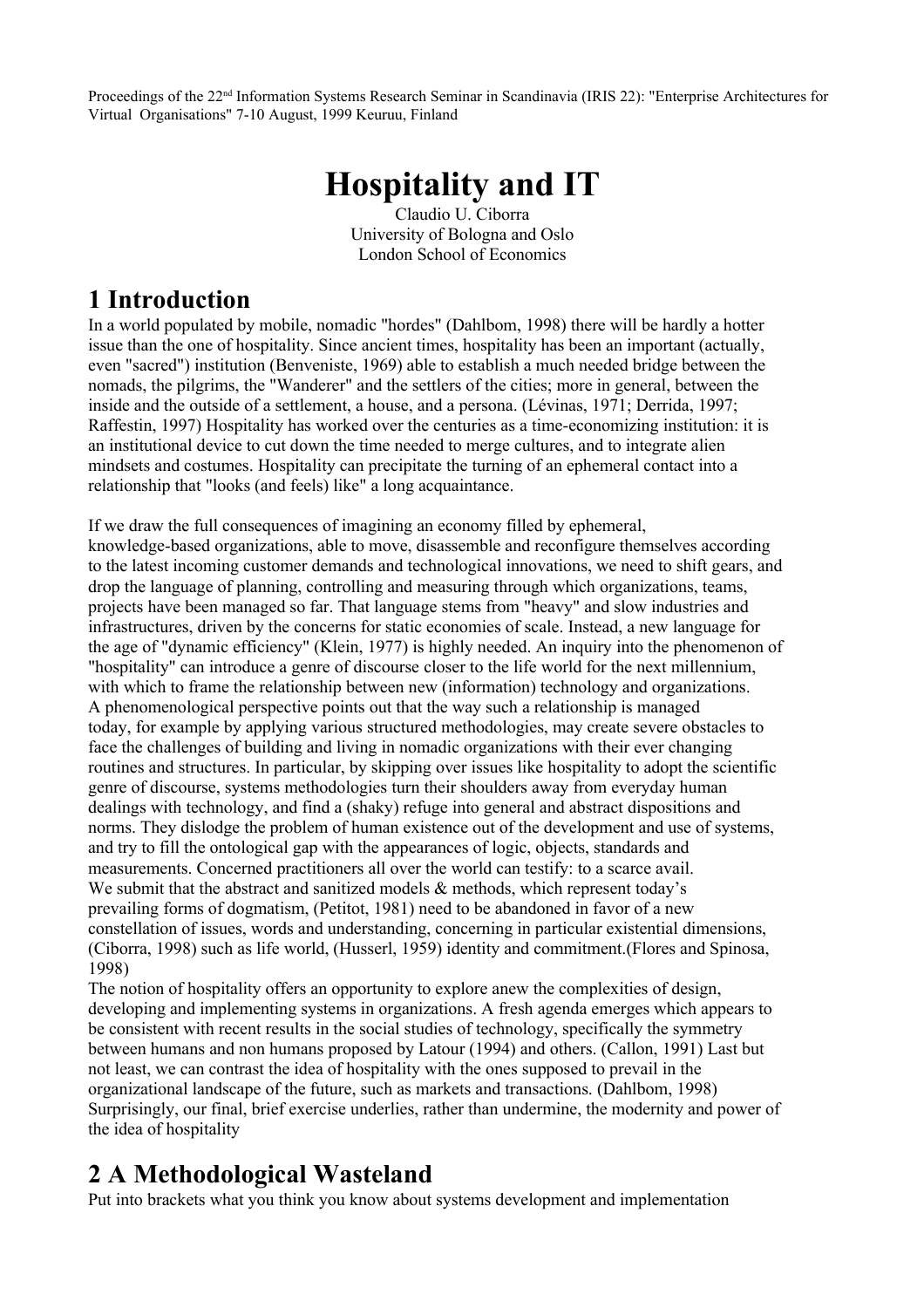processes, before jumping into finding better ways of improving, streamlining and re-engineering them. It is a first step to grasp systems development (and more in general our relationship to technology and design) from a phenomenological perspective. (Husserl, 1959) Bracketing what we tend to take for granted, allows us to get rid of those self-evident appearances which may stand in the way of an authentic understanding of the phenomenon and trying out alternative ways to approach it. (Heidegger, 1927) Appearances, such as goals, plans, control procedures, measurement techniques and the vaguely pervasive and seductive notion of technology as a familiar, domesticated tool, (Autrement, 1992) are what the phenomenon under consideration is not. Instead, take time to reflect upon the puzzling evidence provided by the continuous apparitions which punctuate any systems development effort and system in use: unexpected consequences; drifting of the technology; (Ciborra, 1996) frequent tinkering and improvisations (Brown and Duguid, 1991; Orlikowski, 1996) coupled with limited or partial acceptance of the methodologies; (Introna and Whitley, 1997) implicit resistance to continuous improvement methodologies, if not open critique of their scientific foundations put forward even by specialists and practitioners. (Bollinger and McGowan, 1991; Saiedian and Kuzara, 1995) Such apparitions are symptoms of a malaise in the current ways of understanding and approaching systems development and use. Boutinet (1996) has come up with a working list of some related pathologies:

- excessive idealism: the gap between daily tinkering and bricolage on the one hand, and the unfulfilled ambitions of abstract methodologies on the other, creates disillusion and frustration, if not cynicism, among the practitioners;

- speed & oblivion: in many organizations the relentless sequences of projects and development initiatives seem to go nowhere. New master plans, accompanied by new methods follow each other at an increasing pace. The new supplant the old ones still under implementation. The impacts and raison d'être of the latter get quickly forgotten. Learning is scant and time becomes yet another severe constraint that hinders fatally the orderly application of any method;

- "carbon copy" projects: new projects and methods are forced from the outside and are followed disgruntly by members as yet another bureaucratic procedure: instead of action one finds perfunctory compliance

- narcissism: in order to overcome passivity, loss of meaning and drifting, strong actors, champions or leaders become the main driving force to keep the methodologies alive. (Bach, 1995) Thus, the neutral and scientific approaches can be operationalized only through a quasicharismatic leadership style, which lies at the opposite end of the spectrum of the scientific/methodological paradigm. Hence, a double bind paralyzes the practitioner: is it all about systematic rigor or forceful leadership?

- technical bias: projects get encapsulated into a maze of grids, charts, measures and spreadsheets. Any creativity and personal touch are evicted: the concern for the careful management of the means takes over any consideration for the (uncertain, complex and risky) ends;

- totalitarian bias: the projects simplify drastically reality, eliminating complexities and risks, for example by using apparently neutral measures extracted from questionnaires. This creates a gap between the life world surrounding the project and the abstract world constructed via the models introduced by the methodologies. Such a gap is an extremely fertile ground for so called "unexpected (?) consequences" to obtain;

- ideological drift: projects get sold as utopias. Methods are kept alive by ideological discourses to defend positions and seek legitimacy. Preaching encapsulates science. Painful and long alignment of people, methods and systems is the stuff of which actual implementation processes are made of. (Monteiro and Hepsø, 1998)

The phenomenon we want to come closer to generates both the (false) appearances and the apparitions, (actual symptoms) but usually stays hidden. A way to unveil it, is to start from what is carefully left out from the current approaches to systems design and management. (by both the managerial and the participatory ones) We refer here to human existence, i.e. the designers' and users' practical dealings in the life world of a development project and systems use. In particular, their concerns as human beings facing uncertainty; their being thrown into situations; the intertwining between their personal trajectories and the project execution; their identities as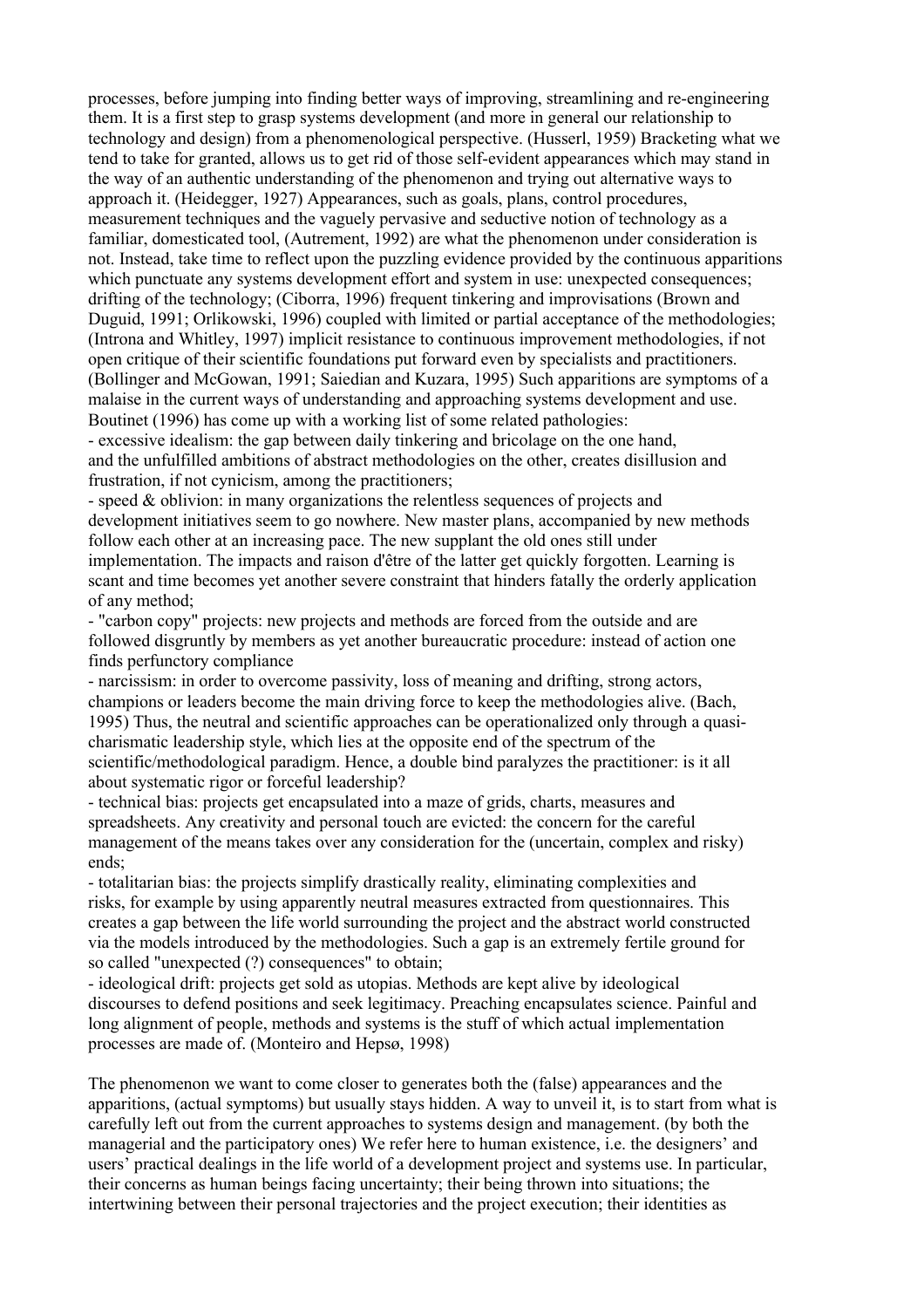subjects; and the unavoidable openness of any project or innovation, which rarely fails to resonate with the existential openness of the participants' life projects. Indeed, the successful completion of any initiative may well depend upon the "alignment" of the existential traits with the "objective" characteristics of the project.

In general, one cannot separate human life as a whole from what it can achieve during an innovation, the launch of a project, or a new development. Although such initiatives are all futureoriented, and the accompanying methodologies put exclusive emphasis on the management and execution of the "in-order-to's" of the project, (Schutz, 1967; Boutinet, 1996; Ciborra, 1999) they inevitably share a lot with the participants' experience and personal history. The "in-order-to's" injunctions are supposed to mobilize the attention and resources of the project members towards a future state of affair, but it is the members' biographic, historic and ethical "because-of" motives which can endow the innovation or the project with meaning and momentum.

If the project, goals and plans do not make sense for those called to implement them, only perfunctory, or distracted compliance will follow. To disregard the complex chemistry and balance between the because-of and in-order-to motives of action may lead to many of the unexpected consequences for both successful or failed innovations. (Ciborra and Lanzara, 1994) But such an existential balance is extremely precarious, if not contradictory. On the one hand, any development is supposed to lead along a carefully planned trajectory to a better future state. Any deviation can be controlled and the course restored or improved by feedback and learning. Thus, it is an endeavor 1

Note that such existential traits come before any functional description of practices and (democratic) allocation of roles during development and use, even for the participatory and ethnographic approaches. Though undoubtedly closer to the life world and needs of people in organizations, also these approaches may lack a due concern for human existence.

full of rational promises laid out in front of the actor by the structured methodologies. On the other hand, the personal past experience and trajectory remain blurred, and the actor has to cope with the fact of being "thrown" into the project or use situation almost by chance, or by a series of circumstances largely outside her control. Furthermore, her past made up of cognitive frames and scripts can hamper her ability to learn, in ways she is hardly aware of. (Argyris and Schön, 1996; Ciborra and Lanzara, 1994) As a result, any development will result in a inextricable mix of failure and success, with many minor or major unintended consequences which can trigger new learning and innovations, or just lead to frustrating vicious circles. The sense of achievement and discovery will always be intertwined with the anxiety of failure, falling and drifting. Alas, none of these preoccupations closer to our being human gets featured in the countless methodologies developed by the software engineering institutes all over the industrialized world.

## **3 Systems Development and Use: A Hospitality Issue**

Hospitality was first deployed as a likely candidate notion to interpret the surprising evolution of a groupware system in a large European consumer goods company. (Ciborra, 1996) The case dealt with a fairly large application of Lotus Notes coupled with a world-wide team-based organization for new product development. (Ciborra and Patriotta, 1996) Dedicated Notes applications were built to allow multidisciplinary and multinational teams to work jointly on common projects, regardless of distance between locations. Implementation of the new system was carried out according to a participative methodology, an incremental introduction and comprehensive training. Usage was immediate, ubiquitous and successful. One day, however, a cheering message broadcasted over the network by a top marketing manager in London made every user realize that the new transparent platform could be deployed by headquarters as a powerful controlling "eye", able to access any working document and local bulletin board of all the distant teams. Usage fell immediately and significantly. Attempts to revamp the system succeeded only when the applications were redesigned to replicate the pre-existing routines and organizational structures, thus loosing much of the original innovative design, transparency and collaboration opportunities. The case provides evidence, among other things, on the "ambiguity" of new technology: (Gallino, 1983) despite the careful planning and design and the extensive training, new technology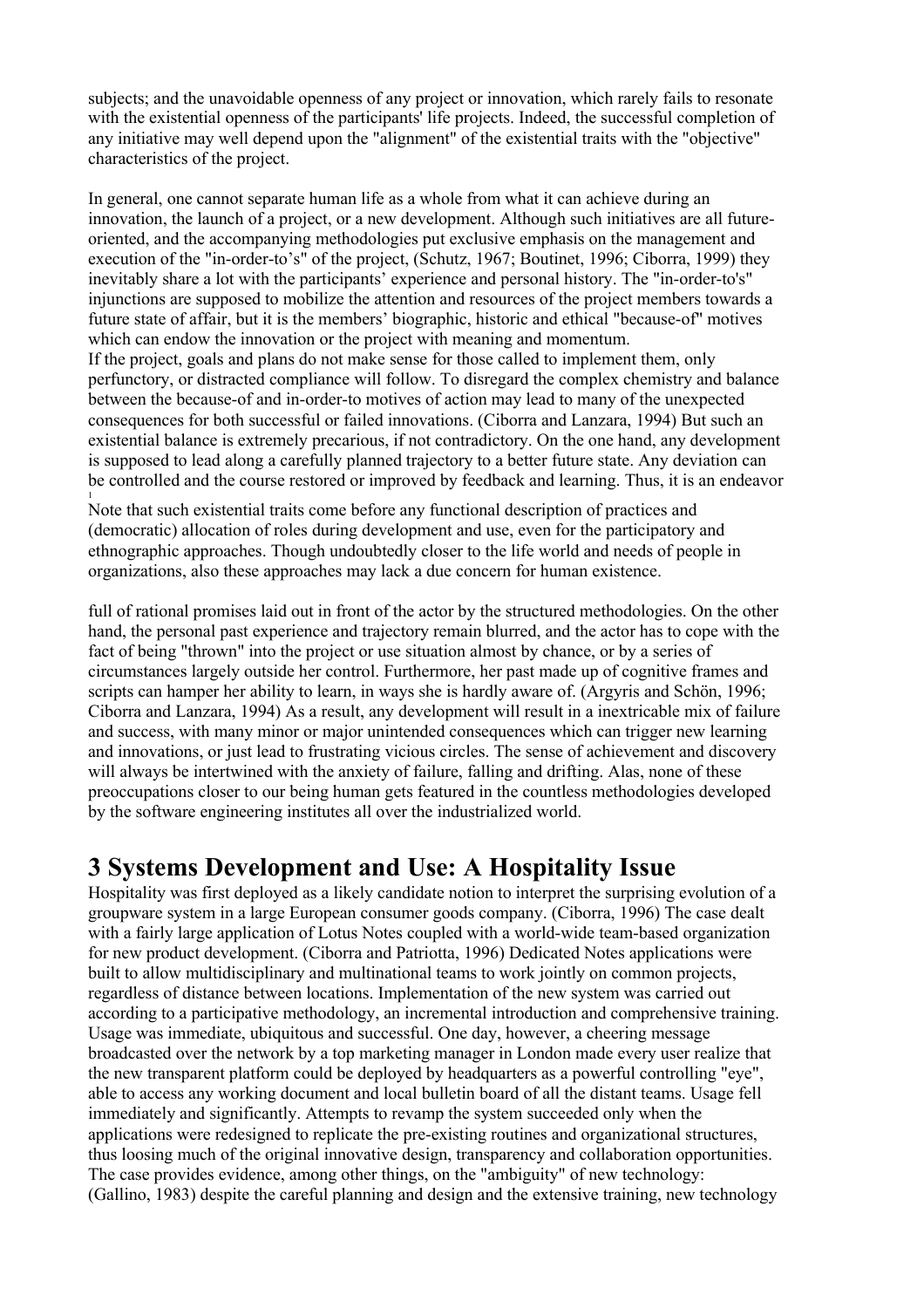appears suddenly to the user as an ambivalent, threatening "stranger". The latent tensions between the professional dimension and the existential one explode as a consequence of a small incident: underlying anxieties about the new ways of working and the new powerful tool could not be tamed even by an advanced design concept and a careful project management plan.

Hospitality describes the phenomenon of dealing with new technology as an ambiguous stranger. Hospitality is a human institution, which is about being receptive, adopting, managing boundaries between what or whom is known, and what or whom is unknown. It is a first step in accepting "the other". (Guattari, 1992) It deals with that "moment of truth", already recognised by marketing experts during the routinized, but still fatal check-in procedure in airports. (Normann, 1991) It is a singularity, or catastrophe point, (Thom, 1975) when the real world is hit and what it means to be human is put to a test. This "knot" (Laing, 1970) is carefully avoided by the methodologies, too abstract and high-flying to deal with such a human and worldly moment. Lest being caught by surprises when such events and forces creep in and burst out unexpectedly. Then, sudden apparitions coming from nowhere can disrupt irreversibly the carefully crafted appearances of rationality, planning and control.

Is hospitality the hidden phenomenon that generates both the false appearances of systems development methodologies and the array of symptoms that point to the fact that such methodologies play ultimately a limited role in actual system development, despite their claims to the contrary, buttressed by their appeals to superior management knowledge? A tentative answer is contained in the following inquiry into what hospitality is.

#### **3.1 Multiple worlds in a word**

The dictionary of the Indo-European institutions dedicates to "hospitality" a short, but dense section. It is a word that has multiple, twisted and even conflicting origins and meanings. (Benveniste, 1969) In Latin host is hospes, hostipets and hostis. The last word, however, means also enemy, thus revealing that ambiguity between friend and enemy, which underlies the phenomenon of hospitality. Still in Latin, words which include potis refer to power, owner, despot and "potest " (can). Going further back, in Ittitian similar words mean "one's own" and "belonging to". Potis is, then, linked to ipse (same) and in general to the identity of the subject. Hospes is the lord, the owner who can receive guests. Hostis (corresponding to the Gothic gast) is guest (favourable stranger) and enemy. ("hostile" guest) Originally, hostes were those foreigners who had equal citizen rights to the Romans. In a related sense, the verb hostire meant to be equivalent to, equate. Hostis reveals, then, a bundle of commitments such as reciprocity, equal exchange, balance, and compensation. With the establishment of more stable boundaries that defined the Roman citizenship, the institution of foreigners treated equally disappears, and hostis refers to enemy only, while host becomes hospes : or hostipets, the lord of the house who welcomes the "other".

We leave at this point the etymological analysis having retained the following suggestions. Hospitality is indeed a catastrophic point in social relations: it can turn into hostility. Hospitality has to do with identity, the one of the lord-subject and the foreign visitor, since identity gets defined through alterity. As an institution it includes a nexus of commitments, from reciprocity to fair exchange and compensation.

#### **3.2 The organization as a host: a matter of identity**

Effective hospitality creates a (partial and temporary) symmetry between the host/subject/lord/owner and the (weaker) guest. This is achieved by introducing a new asymmetry and adopting (culturally dependent) "rituals" by which the host becomes the "server" of the guest. (Centlivres, 1997) The latter can do as if she were at her own home. The importance of certain values within the hosting organization can capsize. For example, in studying the different degrees of hospitality sported by two French rugby teams, one with an established tradition and culture, the other with less of both, Darbon (1997) discovers that the "Great Rugby Family" can show quite different degrees of openness towards the outsider. High internal solidarity, if accompanied by a strong culture and long tradition, seems to make the team less permeable to the newcomer. While, paradoxically, weaker cultures are readier to extend their internal network of solidarity to include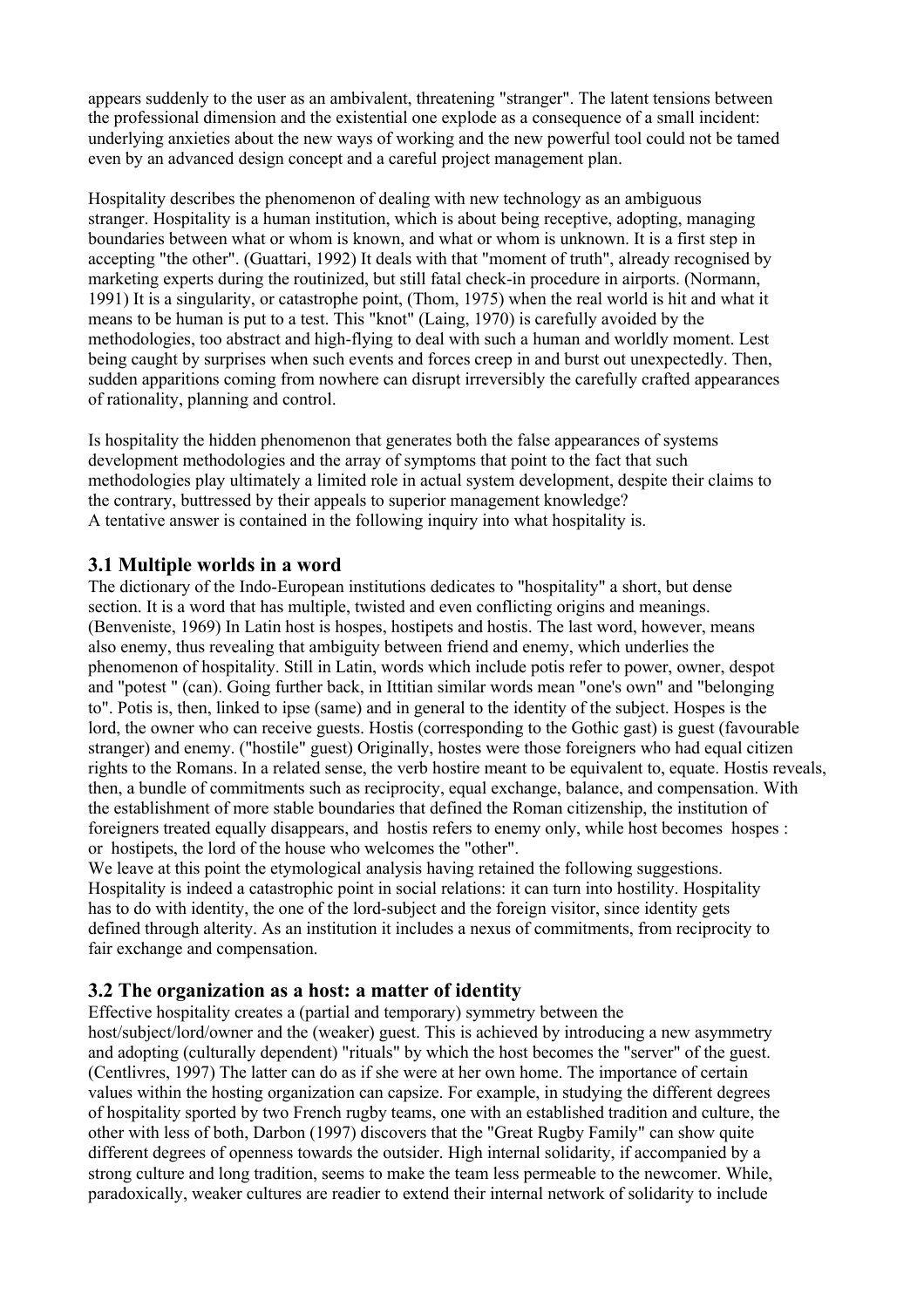the outsider. This study raises doubts about the unexpected side effects of those heavy investments, recommended by the current management literature, towards the establishment of a robust corporate culture, especially when the stake is to be able to host the new nomadic hordes and technologies. On the other hand, hospitality has an advantage: her reaching out while expressing hospitality through various forms of commitments, helps the host's (partially) new identity to emerge. This echoes the Maussian argument by which identity obtains from the network of exchanges and relationships with others. (Mauss, 1985; but also see Lévinas, 1971; Derrida, 1997a)

Hospitality is about crossing a boundary, reaching out to the Other, the Stranger, though without abolishing such a boundary. (Schérer, 1997) The host must deal with the ambiguity of the stranger, who can be a friend or an enemy. If hosting is about weakening one's own identity to enrich it, reaching out to the Other means establishing the new symmetry: recognising and accepting the identity of the other, at least on a temporary basis. Hospitality is the human process to "make" the Other a human as well. Hosting the new technology means, then, establishing a paramount symmetry between humans and non humans. (see the work of those scholars in the IS field, (Monteiro and Hanseth, 1996) who are beginning to explore this line of reflection following Latour (1994) and Actor Network Theory)

Look now at systems development as a process by which the organization hosts the technology. The basic features of such a process seem to involve the following: - being able to host the technology will redefine our identities; (see the excellent explorations of this point by Turkle (1995) and Flores and Spinosa (1998)) - unexpected consequences just signal the fact that any attempt to fully control the technology are doomed to failure: hospitality involves intelligent servicing the new

technology; - different cultures prescribe different codes, norms and rituals for hospitality: the guest has to put up with them. In the case of system development conceived as hosting the new technology, methodologies constitute today's rituals imposed by humans on the technology;

- following Kant's (1913) discussion of the universal right to hospitality, humans should grant a set of rights to technology such as the right to visit, but not necessarily the right to stay (Derrida, 1997) (it is not only human guests condemned to be nomadic, technologies should be able to dislodge, too - see also the idea of being able "to say yes and no" to modern technology put forward by Heidegger (1992), or the injunction by Weick (1993) to "drop your tools !" when in an emergency )

- if the guest is perceived as hostile, the host will treat him as an enemy. (recall the Luddites!)

### **3.3 Technology as a guest: the influence of the stranger**

In a first instance technology as a guest presents itself to the host endowed with "affordances". (Gibson, 1977; Norman, 1988) Affordances trigger a network of commitments by the host: they define the contours of her role as designer, sponsor or user. But that is just the beginning of an open-ended process: also the guest as an "actant" (Latour, 1994 ) possesses its own dynamics and will begin to align the host according to certain needs and constraints. Note how hospitality diverges from straightforward command and control prescribed by standard methodologies: in order to remain the master of the house the host must release control and serve the guest. Service is in the first instance compliance with affordances. (which can turn out to be a quite cumbersome endeavor - see Norman (1988))

Consequences for the guest/technology are:

- through hospitality technology is made human. The humanization of systems could be a more intriguing challenge than the virtualization of reality;

- technology can consider the hosting organization at its own service, but it cannot dominate it;

- when technology turns into an enemy, it will exploit the organizations and its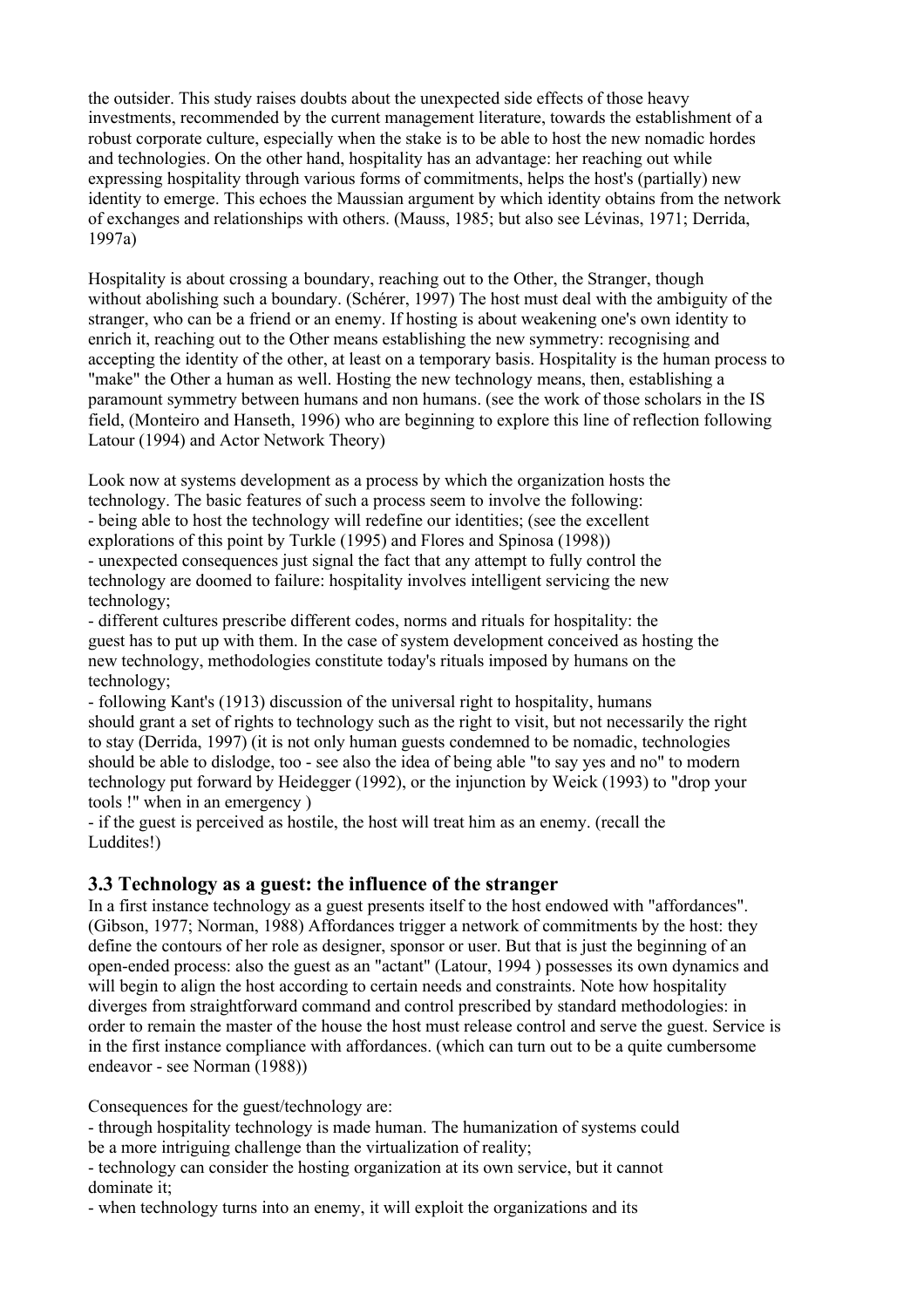members, finding allies among certain groups in the organization, but at the same time dropping them when it does not need them anymore. (see the description of the implementation of SAP (from an ally to a "monster") in a Norwegian multinational by Hanseth and Braa (1998))

#### The relationship: connecting two separate worlds

Hospitality connects the inside (the home) with the outside (the visitor). It links the settler with the visiting, mobile guest. Hospitality is about managing the threshold, in the real and figurative sense. (the edge of the catastrophe in human relationships between "friend and enemy" - see Schmitt (1963)) Hospitality leads to innovation and learning, because it requires a cognitive displacement in a foreign/territory culture (without travelling): it is a sort of spot cognitive nomadism. When the two cultures are too far apart, the role of mediators in facilitating hospitality can be crucial. (Callon, 1991) In any case, hospitality involves the risk of misunderstanding, since it typically has to deal with communication across different languages and cultural modes. The guest is intrinsically ambiguous, and can turn into an enemy. Both can become "hostages" of each other. It is thus a relationship that has to be based on trust, although trust that cannot be cultivated within the boundaries of a clan, (Ouchi, 1980) rather between separate clans. If the host becomes a guest in his own home, so the guest becomes a sort of host: thus, technology hosts the humans thanks to its own array of affordances. And systems development becomes the intriguing business for humans to find ways of being hosted by the technology. (recall Kubrick's movie "2001" where the astronauts slowly discover of being HAL's, the spaceship computer, powerless guests!) Standards, the installed base, infrastructures, languages and interfaces can be now looked at as the rituals imposed on humans as guests of computer-based information systems.

In sum, hospitality, seen as the main phenomenon of the encounter between technology and organizations, shows that systems development methodologies are just the external appearance of a ritual imposed by the human host. They may be carefully planned but cannot dispose of the unpredictability and ambiguity of the guest. Understanding hospitality as a phenomenon we have to deal with when designing, implementing and using new technologies is not a purely intellectual exercise. Through such an understanding we can exit the program and priorities set by the rituals of methodologies, and be ready to explore new ways of re-arranging our commitments towards ourselves as designers and users and towards the technology as a non human, ambiguous guest. (Flores and Spinosa, 1998) A different agenda can be thus set out in dealing with new technologies.(Ciborra and Hanseth, 1998) Trust and friendliness must be coupled with a "releasement" of control. (recall: the host must play the server) Acceptance of the guest's intrinsic ambiguity and mystery, what Ciborra and Lanzara (1994) have called "negative capability" borrowing the expression from the poet J. Keats, should become part of the practical ways of coping with technology. To be sure, an effective host must be able to exercise various forms of "care" (Ciborra, 1996) depending upon the unpredictable circumstances in the unfolding of hospitality. Finally, host and guest will most probably be engaged in forms of reciprocal "cultivation" (Dahlbom and Mathiassen, 1993) by sharing and enriching the respective culture and practices.

Thinking, behaving and acting in terms of hospitality should leverage our encounters with technology and unleash those energies we usually invest in the methods' straight jacket. Processes like bricolage, tinkering and improvisation have recently been celebrated in relation to the design of organizations (Weick, 1998; Hatch, 1998; Ciborra, 1999) and the use of complex technical systems, (Hutchins, 1995) despite the massive pressure to adopt and deploy rational methodologies. Their resilience can then be appreciated in a different light. These highly situated human activities are far from being the result of the practitioner as an artist, or a snob. They belong to the core of the human institution of hospitality. They express the thousands, subtle ways in which humans ingeniously discover, discern, interpret and act upon the shades of the encounter with technology as an ambiguous stranger.

At the end of this short journey (definitely a nomadic wandering across disciplines!) it should be clear that the notion of hospitality can introduce a universe of discourse closer to human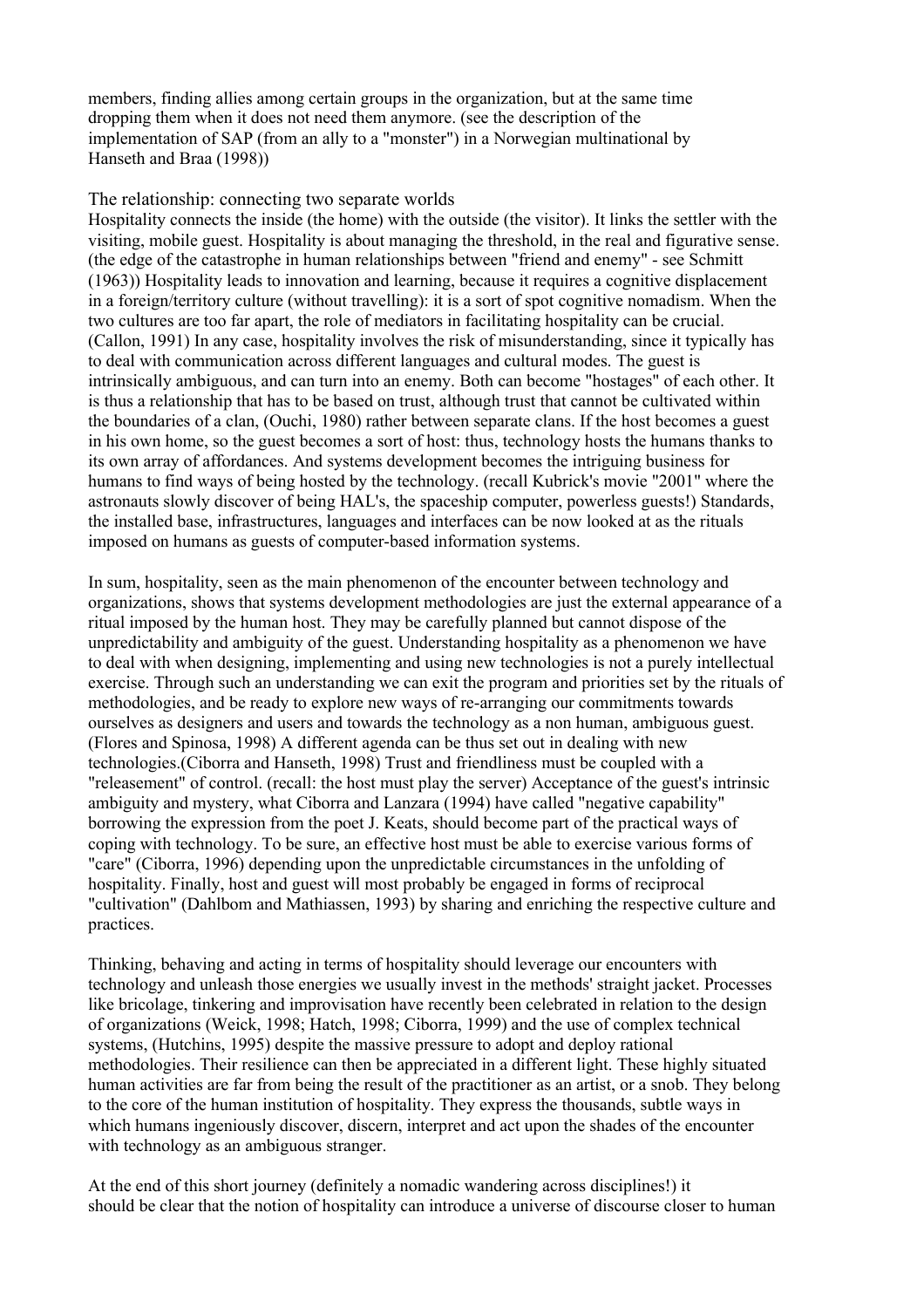existence and its basic institutions, able to grant an "existential indexing" to systems development activities, while avoiding those too readily accepted functional role definitions, such as "human factors". Thinking, acting and behaving in terms of hospitality allow something more constructive: (Flores and Spinosa, 1998) the re-registering of our networks of dues and commitments to a strange actant (the technology) around a strange attractor, (Thom, 1975) the multi-faceted and catastrophic point of encounter. (see Table 1)

| тамм т. тие он ана нев сонниционы нгэржим астерикин |                                      |
|-----------------------------------------------------|--------------------------------------|
| The old commitments as dictated                     | The new commitments dictated by      |
| by systems development methodologies                | hospitality                          |
| Strong identity and advocacy                        | Define identity in a plastic way     |
|                                                     | depending upon the guest $(s)$       |
| Enforce boundaries, standards, roles                | Cross boundaries, test standards     |
|                                                     | and roles                            |
| <b>Be</b> rational                                  | Care                                 |
| Seek consensus                                      | Be the server                        |
| Be in control of the tool                           | Release control                      |
| Measure                                             | Listen                               |
| Compare, learn and improve                          | <b>Share</b>                         |
| Be in control of unexpected consequences            | Be open to mysteries and ambiguities |
|                                                     | (negative capability)                |

#### Table 1: The old and new commitments in systems development

## **4 What about Markets and Transactions?**

Dahlbom (1998) urges us to acknowledge that the nomadic society of the future is a market society, as was also suggested by various scholars of transaction costs economics. (Ciborra, 1983; Malone, Benjamin and Yates, 1990) What is the role of the existential dimension of hospitality in a market society? Are those two institutions compatible? To be sure, they are closer than it would appear at first. We can turn back where we started this essay. Etymology indicates that hospitality has to do not only with reciprocity, (for example, gifts) but, more economically speaking, with the measurement of equivalents in transactions and fairness in exchange. Once again, the dictionary of the Indo-European languages, ranging from Latin to Iranian, would show the multiple and surprising links between words such as: friend, contract, exchange, reciprocity and guest. (Benveniste, 1969) In the Iranian mythology the god of hospitality is called Aryaman. Arya are the people belonging to the same linguistic community. Aryaman is the mediator who allows newcomers to become members of the clan, through marriage, contract and exchange. In modern Iranian aryaman is "the intimate friend". The closely associate word german means "guest".

## Acknowledgements

Anna Maria Morazzoni has carefully edited and improved the text.

## 5 References

Argyris, C. and Schön, D. Organizational Learning II, Reading, MA: Addison Wesley, 1996. Autrement, Technologies du Quotidien, Paris, Editions Autrement, 1992.

Bach, J. Enough about process: what we need are heroes, IEEE Software, March 1995: 96-98. Benveniste, E. Le Vocaboulaire des Institutions Indo-européennes, Paris, Les Editions de Minuit, 1969.

Bollinger, T.B. and McGowan, C. A critical look at software capability evaluations, IEEE Software, July 1991: 25 - 41.

Boutinet, J-P. Anthropologie du Projet, Paris, Presses Universitaires de France, (4th edition) 1996. Brown J.S. and Duguid, P. Organizational learning and communities of practice, Organization Science, 2, 1 1991: 40 - 57.

Callon, M. Techno-economic networks and irreversibility, in J. Law (Editor) A Sociology of Monsters, Essays on Power, Technology and Domination, London, Routledge, 1991. Centlivres, P. Hospitalité, etat et naturalisation, Communications, 65, 1997: 99-108.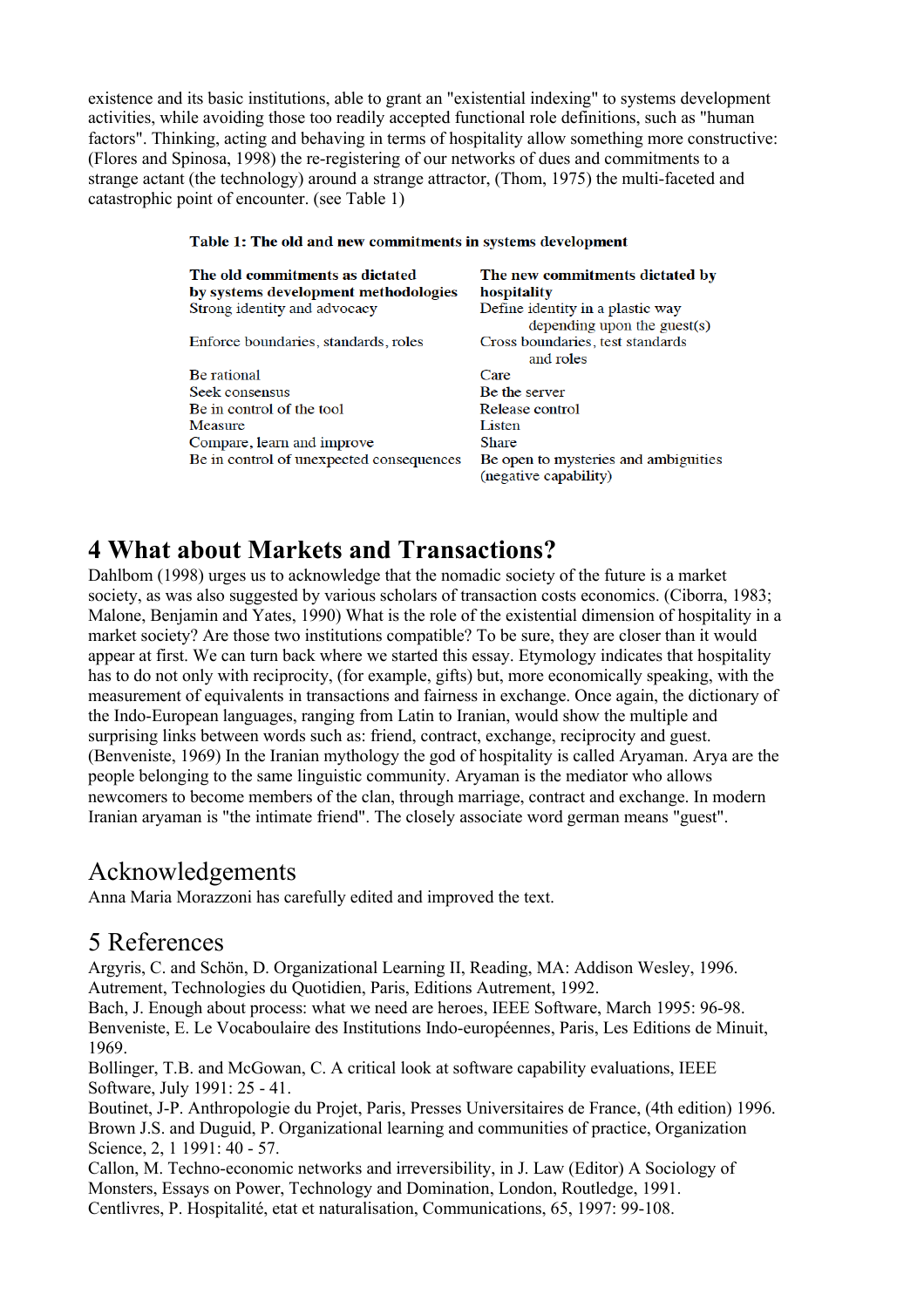Ciborra, C.U. Notes on improvisation and time in organizations, Accounting, Management and Information Technologies, 1999. (in press)

Ciborra, C.U. Crisis and foundations: An inquiry into the nature and limits of models and methods in the information systems discipline, Journal of Strategic Information Systems, 7, 1998: 5 - 16. Ciborra, C.U. What does groupware mean for the organizations hosting it?, in C. U. Ciborra (Editor), Groupware & Teamwork, Invisible Aid or Technical Hindrance?, Chichester, Wiley,

1996.

Ciborra, C.U. Markets, bureaucracies and groups in the information society, Information Economics and Policy, 1, 1983: 145 - 160.

Ciborra, C.U. and Patriotta, G. Groupware and teamwork in new product development, in C. U. Ciborra (Editor), Groupware & Teamwork, Invisible Aid or Technical Hindrance ?, Chichester, Wiley, 1996.

Ciborra, C.U. and Hanseth, O. From tool to Gestell, Information Technology and People, 11,4, 1998: 305 - 327.

Ciborra, C.U. and Lanzara, G.F. Formative contexts and information technology: Understanding the dynamics of innovation in organizations, Accounting, Management and Information Technologies, 4, 2, 1994: 61-86.

Dahlbom, B. From infrastructure to networking, IRIS Proceedings, Saeby, 1998.

Dahlbom, B. and Mathiassen, L. Computers in Context. The Philosophy and Practice in Systems Design, Oxford, Blackwell, 1993.

Darbon, S. La "grande famille" du rugby, Communications, 65, 1997: 49-58.

Derrida, J. Adieu à Emmanuel Lévinas, Paris, Editions Galilée, 1997.

Derrida, J. De l' Hospitalité, Paris, Calmann-Lévy, 1997a.

Flores, F. and Spinosa, C. Information technology and the institution of identity, Information Technology and People, 11,4, 1998: 351-372.

Gallino, L. Informatica e Qualità del Lavoro, Torino: Einaudi, 1983.

Gibson, J.J. The theory of affordances, in R.E. Shaw & J. Bransford (Editors), Perceiving, Acting, and Knowing, Hillsdale, NJ: Erlbaum, 1977.

Guattari, F. Chaosmose, Paris, Editions Galilée, 1992.

Hanseth, O. and Braa, K. Technology as a traitor, ICIS Proceedings, Helsinki, 1998.

Hatch, M.J. Jazz as a metaphor for organizing in the 21st century, Organization Science, 9,5, September-October, 1998: 556-557.

Heidegger, M. Sein und Zeit, Tübingen, Max Niemeyer, 1927.

Heidegger, M. Die Grundbegriffe der Metaphysik - Welt - Endlichkeit - Einsamkeit, Frankfurt am Main, Vittorio Klostermann, 1983.

Heidegger, M. Gelassenheit, Stuttgart: Neske, 1992.

Husserl, E. Die Krisis der europäischen Wissenschaften und die transzendentale Phänomenologie, Den Haag, Martinus Nijhoff, 1959.

Hutchins, E. Cognition in the Wild, Cambridge, MA: The Mit Press, 1995

Introna, L.D. and Whitley, E.A. Against methodism-exploring the limits of method, Information Technology & People, 10, 1, 1997: 31 - 45.

Kant, E. Zum ewigen Frieden, in Kleinen Schriften zur Geschichtsphilosophie, Ethik und Politik, Leipzig, Meiner, 1913.

Klein, B.H. Dynamic Economics, Cambridge, MA: Harvard University Press, 1977.

Laing, R.D. Knots, London, Tavistock, 1970.

Latour, B. Nous n'avons jamais été Modernes, Paris, La Découverte, 1994.

Lévinas, E. Totalité et Infini, Den Haag, Martinus Niyhoff, 1971.

Malone, T.W., Benjamin R.I. and Yates, J. Electronic markets and electronic hierarchies, Communications of the ACM 30, 1990: 484 -497.

Mauss, M. Essai sur le don, in Sociologie et Anthropologie, Paris, PUF, 1985: 145-279.

Monteiro, E. and Hepsø V. Seizing the day: diffusion of infrastructure as mobilisation, IRIS Proceedings, Saelby, 1998.

Monteiro, E. and Hanseth, O. Social shaping of information infrastructure: On being specific about technology, in W.J Orlikowski, G. Walsham, M.R. Jones, and J.J. De Gross, (Editors),

Information Technology and Changes in Organizational Work, London: Chapman & Hall, 1996. Norman, D. The Design of Everyday Things, New York, NY: Basic Books, 1988.